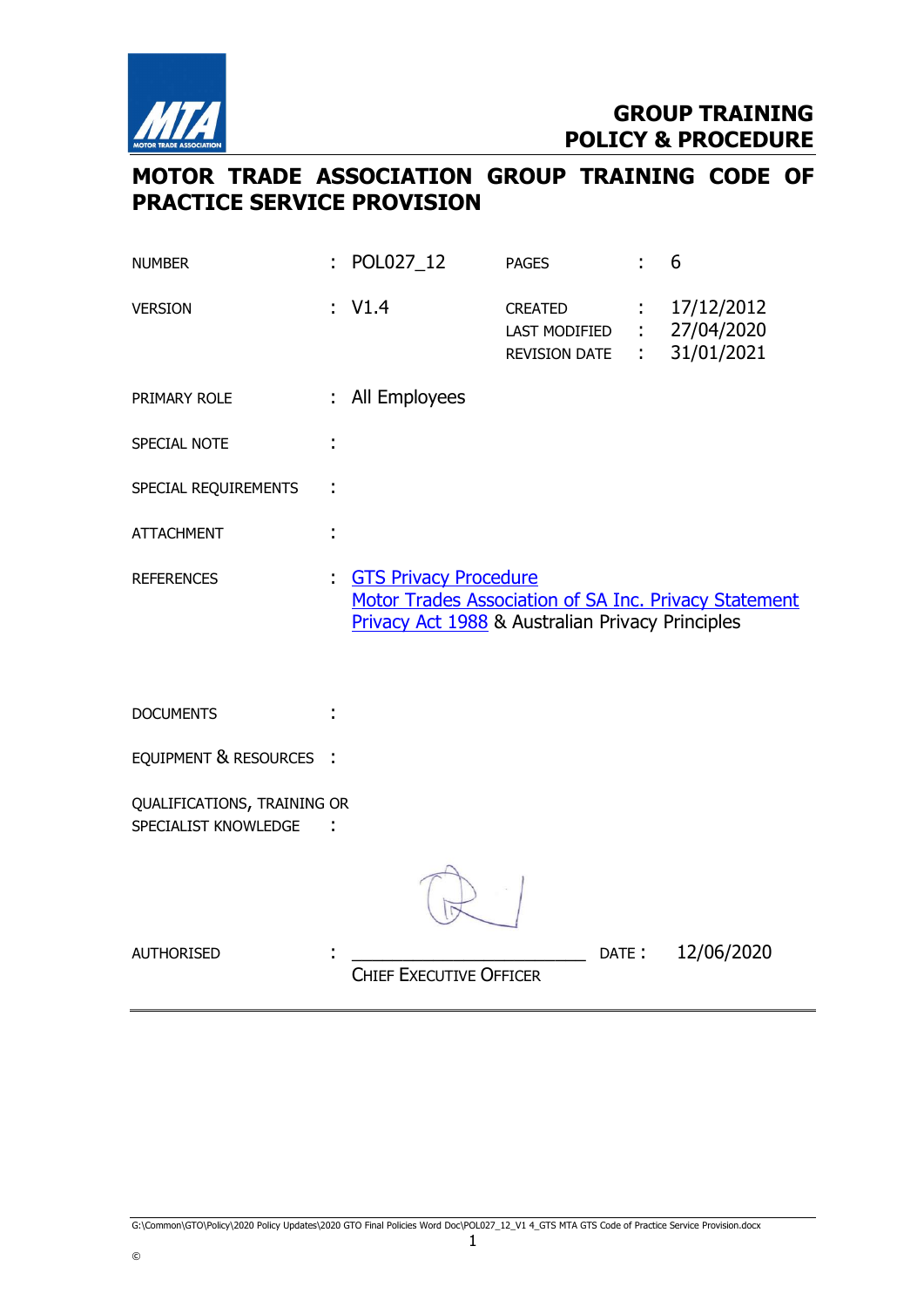

 $\odot$ 

## **GROUP TRAINING POLICY & PROCEDURE**

## **CONTENTS**

 $\overline{2}$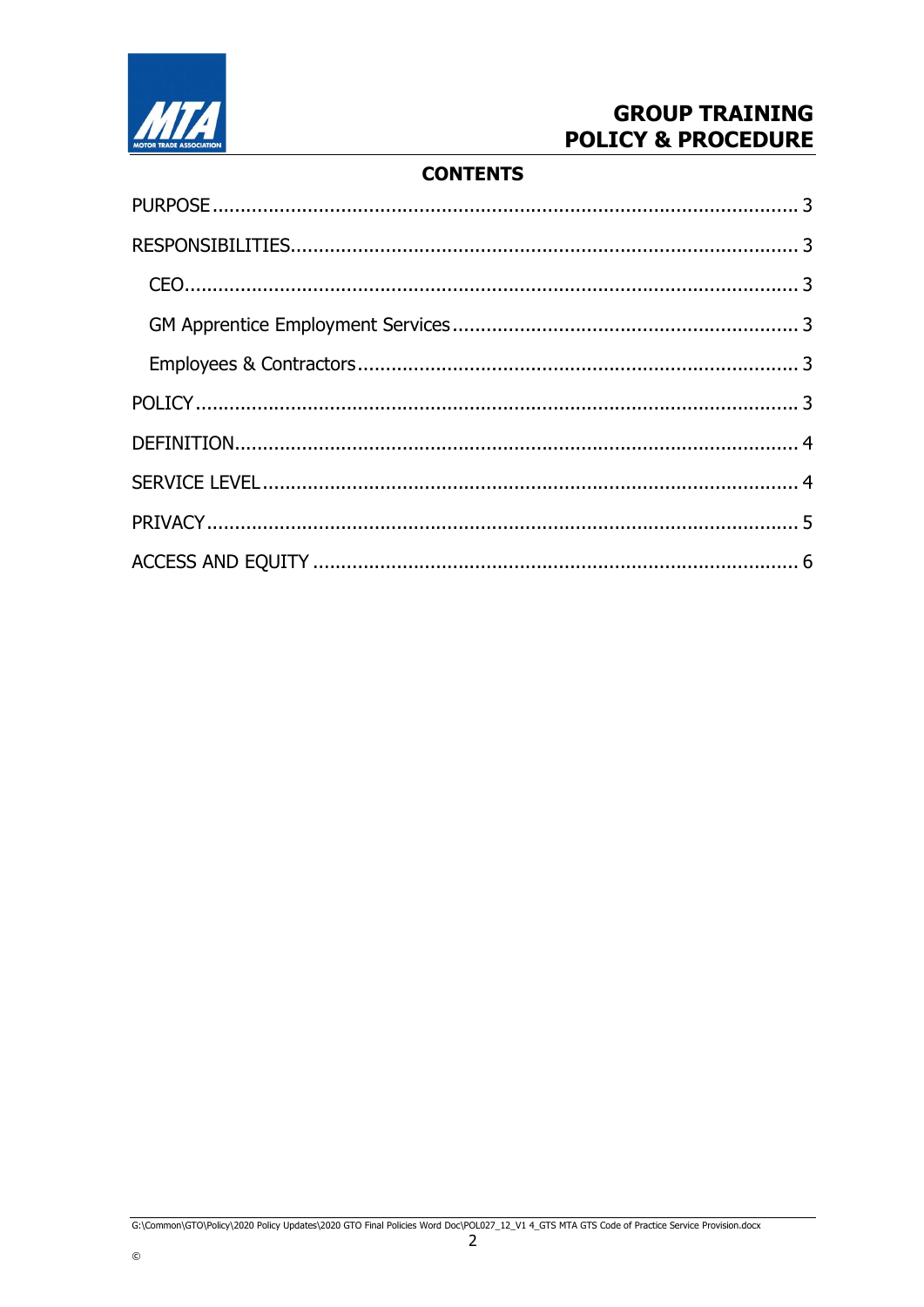

#### All and any of the standards listed below either individually or combined constitute the Code of Practice Service Provision as a single organisational standard that stands alone'

## PURPOSE

It is the purpose of this policy to outline the minimum service commitment.

## RESPONSIBILITIES

## **CEO**

It is the responsibility of the CEO to ensure that all MTA GTS employees and contractors are aware of the MTA GTS Code of Practice Service Provision and have been provided training to assure their ability to comply with the policy.

#### GM Apprentice Employment Services

It is the responsibility of the GM Apprentice Employment Services to ensure that MTA GTS employees meet the Code of Practice Service Provision standards as a minimum.

#### Employees & Contractors

It is the responsibility of all MTA GTS employees and contractors to comply with this policy.

## POLICY

©

It is the policy of Motor Trade Association Group Training Scheme (MTA GTS) to provide all clients (internal and external) with prompt and efficient service which as a minimum MTA GTS will ensure that:

- always act ethically, confidentially, courteously and collaboratively with all clients;
- maintain open and honest channels of communication with our clients.
- employ the principles of access and equity, human rights and privacy as per Privacy below in regard to all activities and relationships;
- as a minimum meet all legislative and regulatory requirements;
- our Clients' safety remains MTA GTS's paramount priority. We will undertake all reasonable measures to ensure all clients are provided with a safe environment;
- undertake all reasonable measures to ensure that our apprentice/trainees are provided with real opportunities for learning and will monitor the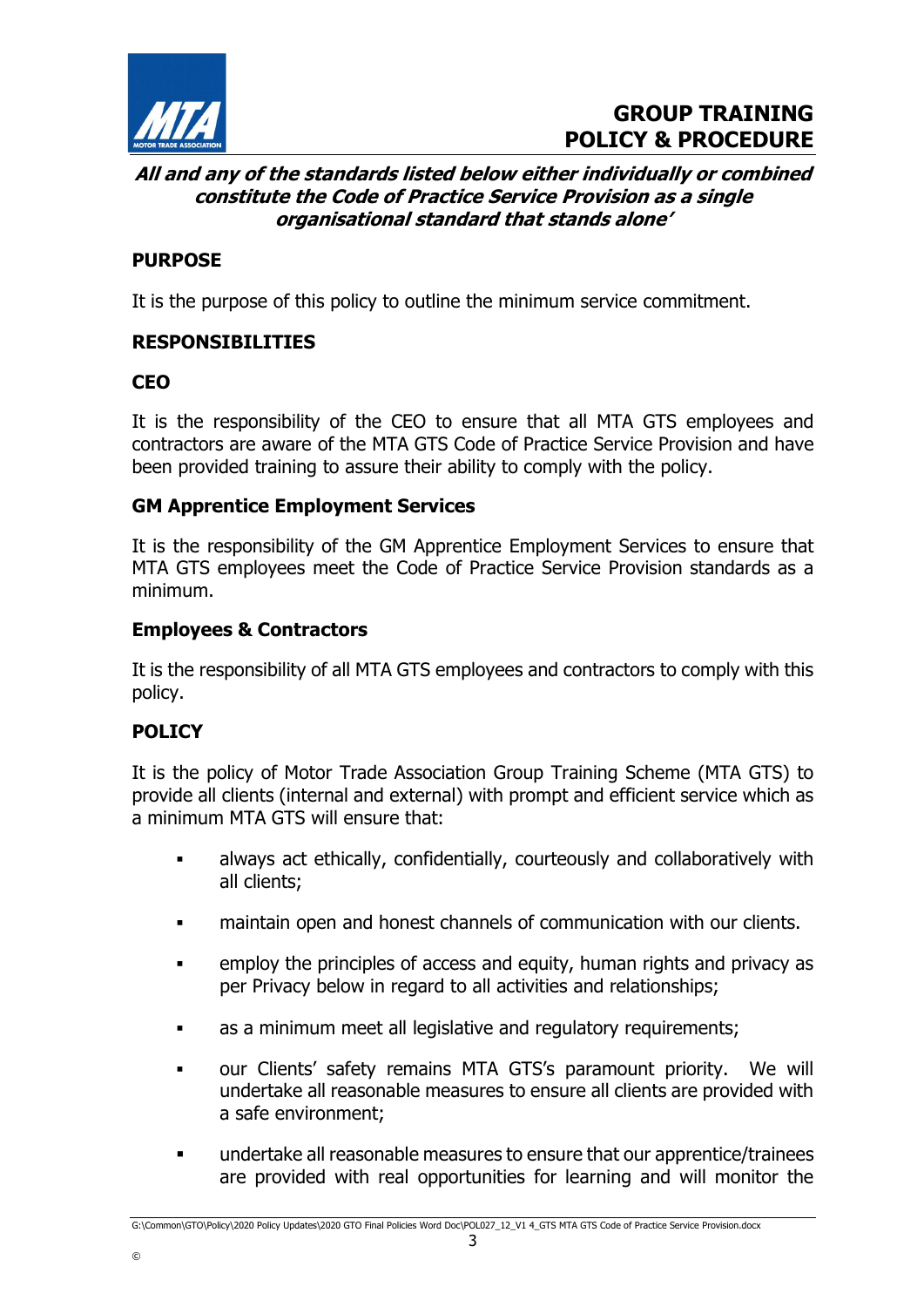

standard, progression and completion of training standards and requirements of Apprentices;

- provide all clients with open, fair and accessible complaint and appeal processes;
- to advise and support Host Employers with Apprentice progression and where necessary negotiate remedial action or rotation in a timely manner;
- provide appropriate support and mentoring is made available to Apprentices and Host Employers;
- appropriately qualified staff will be supported with processes and procedures that ensure the highest quality of service provision.

## **DEFINITION**

- Client Any individual or entity with whom MTA GTS conducts business either in the provision of services and in receipt of services;
	- All employees including apprentice/trainees and contractors;
	- Regulatory Authorities and Licensing Agencies.

#### SERVICE LEVEL

©

As part of our commitment MTA GTS's staff will:

- **treat all clients in a professional and courteous manner;**
- always clearly identifying themselves when contacting clients;
- wherever possible, provide a one point of contact service;
- aim to clarify or resolve questions and issues promptly and satisfactorily;
- provide clear, accurate and helpful information/advice at all times;
- address applications for apprenticeship within the week received, including an invitation to an assessment test for suitable applicants;
- address Potential Host Employer enquiries same day as receipt;
- address (potential) Host Employer expressions of interest for an apprentice placement same day as receipt;
- ensure timely and accurate payment and recording of wages;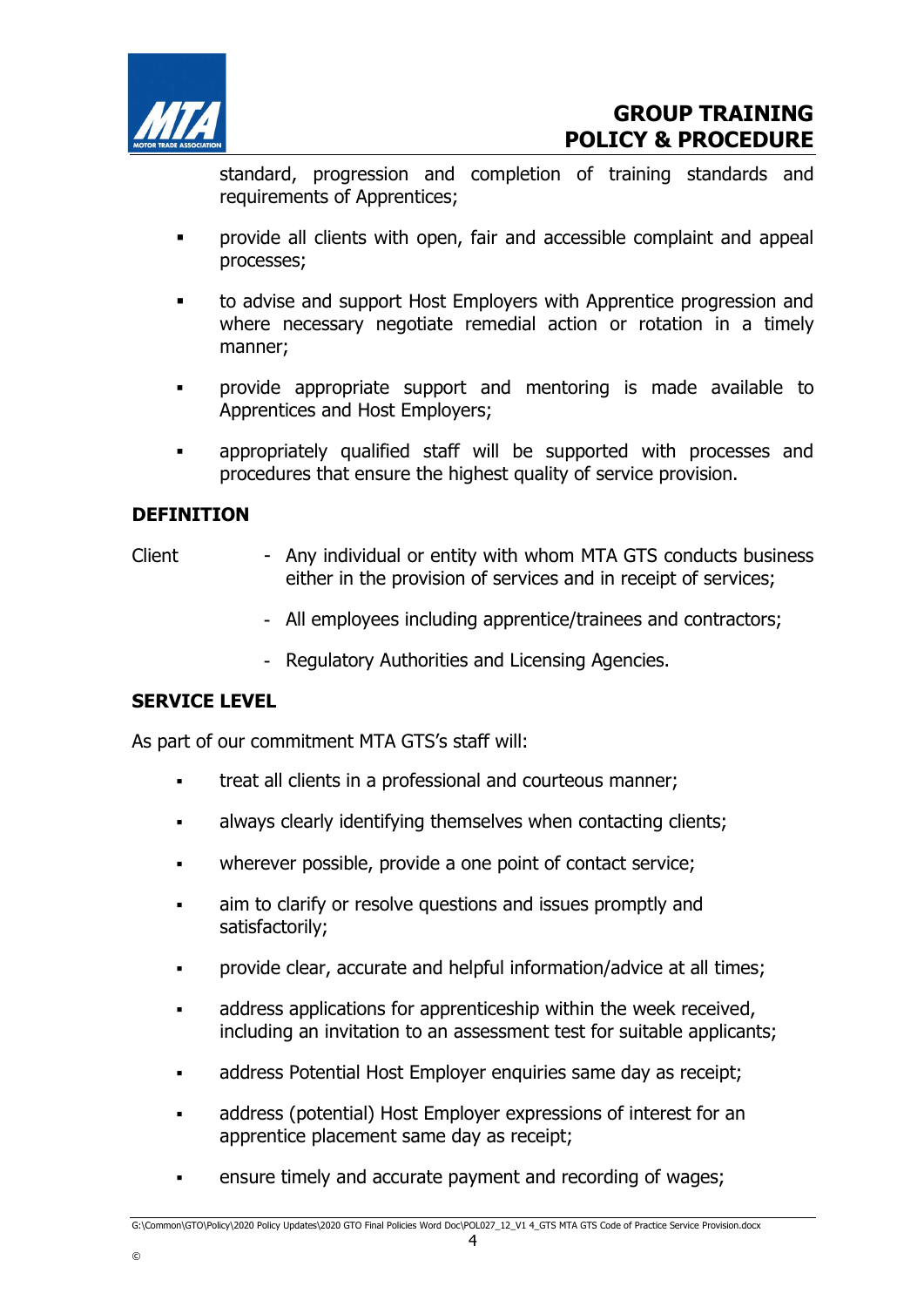

 ensure that Host Employers are correctly invoiced and that Taxation and Accounting Standards are met;

and

 maintain privacy in compliance with the GTS Privacy Procedure, Motor Trades Association of SA Inc. Privacy Statement and Privacy Act 1988 and Australian Privacy Principles.

#### Client Feedback

MTA GTS encourages feedback to help improve service levels.

Processes for collection of feedback will include:

- open and unsolicited access to the MTA GTS team via telephone, facsimile or email during normal working hours;
- client satisfaction surveys from time to time;
- ad hoc requests for feedback when MTA GTS team members are in contact for other reasons;
- invitations to industry representatives to participate in quality evaluation and improvement programs.

All client comments and suggestions will be:

- **EXECT** kept confidential unless an appropriate authority to use the information has been received;
- reviewed for use in the improvement service level.

#### PRIVACY

©

All discussions, records and information related to any stakeholder must be kept confidential and recorded and filed in line with the GTS Privacy Procedure, the Motor Trade Association of SA Inc Privacy Statement, MTA GTS Record Management Policy and the **Privacy Act 1988** and Australian Privacy Principles. Where there is a difference between any of these the greater level of privacy will be implemented.

Breaches of privacy will be subject to disciplinary action for MTA GTS employees, termination of contract for contractors, cancellation of training contract for RTOs and potential discontinuance of Hosting arrangements for Host Employers.